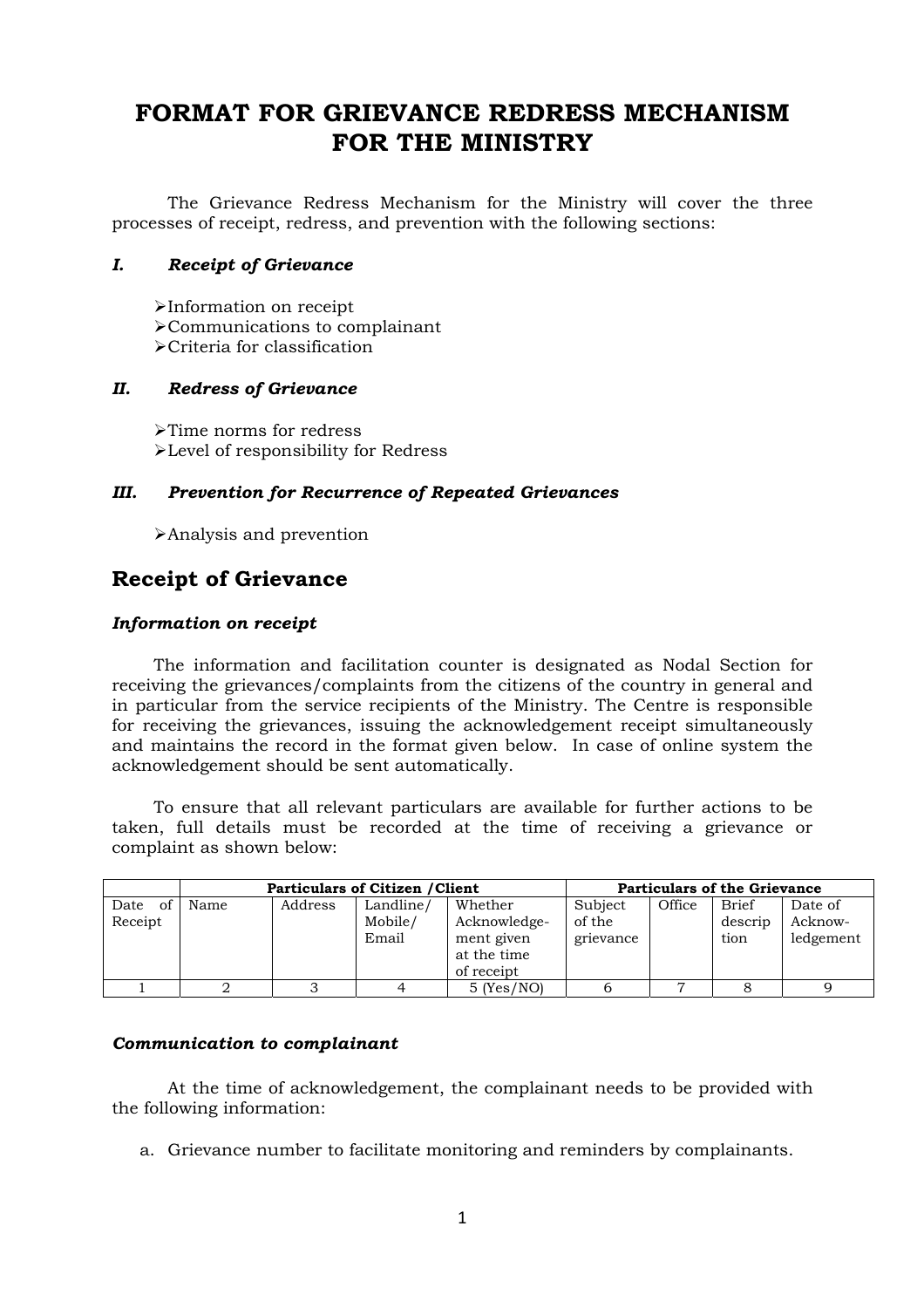- b. Expected time of redress (Prescribed maximum time limit for completion of redress is three months).
- c. If not addressed within expected time, action to be taken by complainant

 If the grievance is not redressed within the expected time, the complainant should be provided with the following information by the person responsible for receiving the manual/postal grievances:

- a. Information on reasons for delay
- b. Updated expected time of redress
- c. If not addressed within expected time, action to be taken by complainant

 At the time of final redress, the complainant will be provided with the following information by the office responsible for redress of the grievances:

- a. Action taken for redress
- b. If not satisfied with the redress action, avenues for pursuing the matter further

#### *Criteria for classification*

Different types of grievances or complaints need different responses or ways to respond to them. Therefore, the grievance must be categorized to facilitate action appropriate to the type of grievance. The Department of Administrative Reforms and Public Grievances has provided five broad suggestive criteria, listed below, under which the grievances can be categorized.

| S. No. | <b>Criteria</b>            |
|--------|----------------------------|
|        | Charter related            |
|        | Policy related             |
|        | Personnel related          |
|        | Schemes/Programmes related |
|        | Vigilance related          |

Tentative classification of the grievances for each Bureau according to these five criteria is given at **Appendix-II.** It may be observed that five criteria are allotted the codes 01, 02, 03, 04, 05 respectively and the Bureaus are given the codes in serial Numbers, i.e. 1 for SCD, 2 for BCD, 3 for Disability, 4 for Social Defence and 5 for PREM and Coordination Divisions. The Grievance Code would therefore be a composite one, viz. 0111 would indicate the first charter-related Grievance pertaining to SCD Bureau; 0121 to BCD Bureau; 0411 would indicate the first grievance relating to policies/programmes of SCD Bureau and so on.

## **Redress of Grievance**

A suggested flow chart for Grievance Redress Mechanism is given at **Appendix-I.** Economic Adviser (Coordination) has been nominated as Director of Public Grievances of the Ministry, who will monitor the disposal of the grievances received directly in the Ministry – on line as well as through post or in person at the facilitation centre – or through the CPGRAMS of DAR&PG.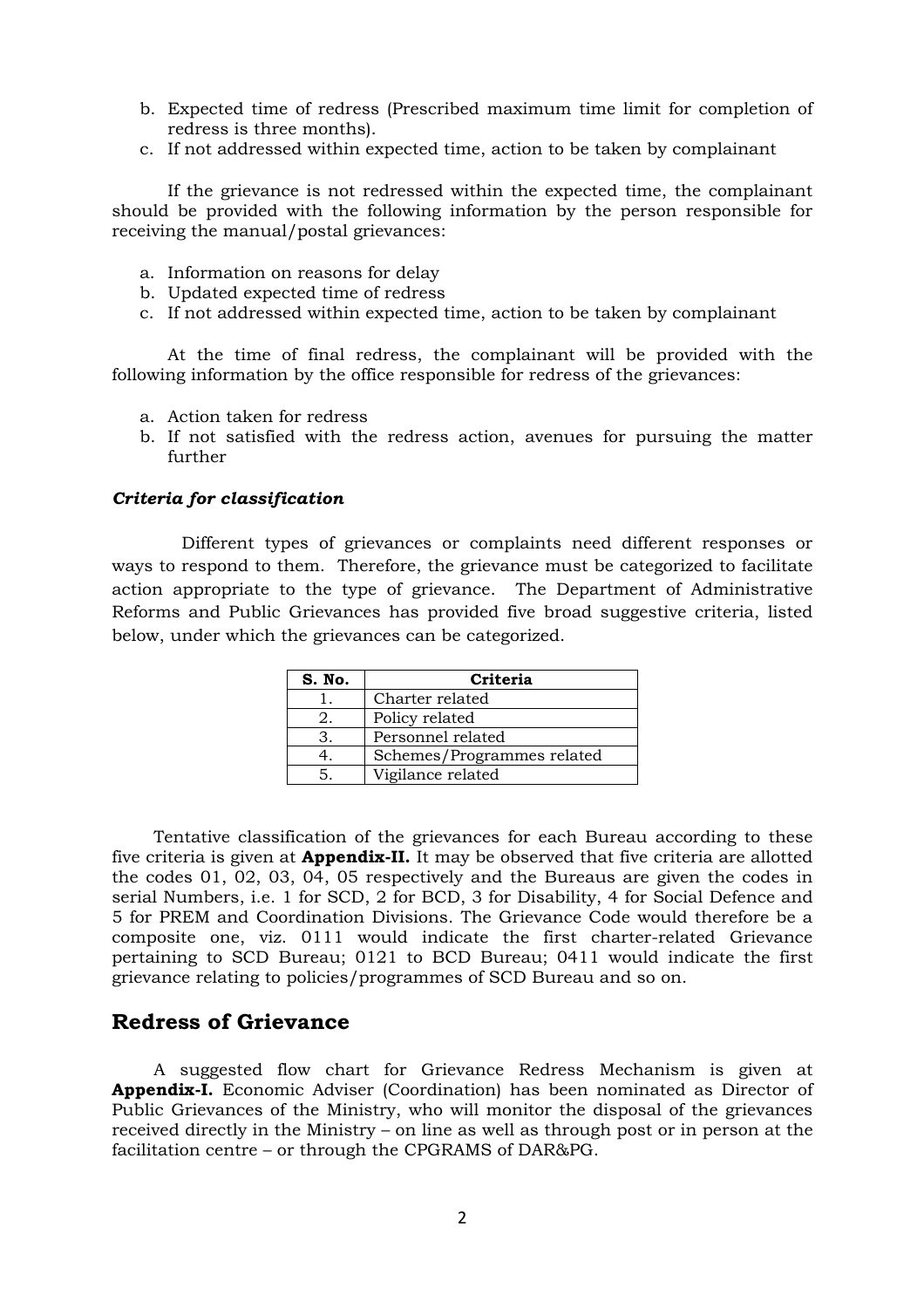## *Time norms for redress*

 Based on the criteria listed as above, time norms for redress must be laid down as shown below:

| S. No. | <b>Grievance Category</b>     | <b>Time Norm for Redress</b>                                                                                                                                                                                                                                                                                                                            |
|--------|-------------------------------|---------------------------------------------------------------------------------------------------------------------------------------------------------------------------------------------------------------------------------------------------------------------------------------------------------------------------------------------------------|
|        | Charter related               | One months                                                                                                                                                                                                                                                                                                                                              |
| 2.     | Policy related                | Immediate acknowledgement within three working<br>days and substantive response within two months<br>in case the issue is being addressed. In case,<br>issue raised by the complainant needs a revisit of<br>policy guidelines, adequate response need to be<br>sent conveying that the issue raised will be<br>addressed at the time of next revision. |
| 3.     | Personnel related             | One Month                                                                                                                                                                                                                                                                                                                                               |
| 4.     | Schemes/Programmes<br>related | One Month                                                                                                                                                                                                                                                                                                                                               |
| 5.     | Vigilance related             | Three Months                                                                                                                                                                                                                                                                                                                                            |

## *Level of Responsibility for Redress*

 It has been decided that Bureau Heads (Joint Secretary level) shall be the Nodal Public Grievance Officer responsible for regular monitoring and disposal of grievances received in the Bureau either directly or through Director of Public Grievances of the Ministry. Divisional Heads within the Bureau shall be designated as Public Grievance Officers for the subjects being assigned to them by the respective Bureau Heads. Bureau-wise list of Nodal Public Grievance Officer/ Public Grievance Officers is given at **Appendix-III** 

 In order to ensure that grievances are addressed within the prescribed time norms, the GRM should define the levels of responsibility for redress of each category of grievances and their time norms. In case the grievance is not redressed at a particular defined level then an avenue should be available to the complainant to approach the next higher authority. The responsible officials at each level alert their next superior official well in time if a grievance is likely to exceed the prescribed time norm. The next higher authority should call for a report to redress escalated grievances.

 They can take appropriate action without the complainant having to repeatedly remind or pursue the issue. The table for level of responsibility for Redress must contain the following information as applicable.

| S.<br>No | <b>Type of Grievance</b>      | Time line for redress at level<br>of Divisional Heads                                                                                                       | Time line for redress<br>At the level of Bureau<br><b>Heads</b> |  |  |  |  |
|----------|-------------------------------|-------------------------------------------------------------------------------------------------------------------------------------------------------------|-----------------------------------------------------------------|--|--|--|--|
| 1.       | Charter related               | Three weeks                                                                                                                                                 | One Week                                                        |  |  |  |  |
| 2.       | Policy related                | Initial Response within three<br>working days. Substantive Two weeks<br>response within six weeks in<br>case the issue is<br>being<br>addressed at present. |                                                                 |  |  |  |  |
| 3.       | Personnel related             | Three weeks                                                                                                                                                 | One Week                                                        |  |  |  |  |
| 4.       | Schemes/Programmes   One Week |                                                                                                                                                             | One Week                                                        |  |  |  |  |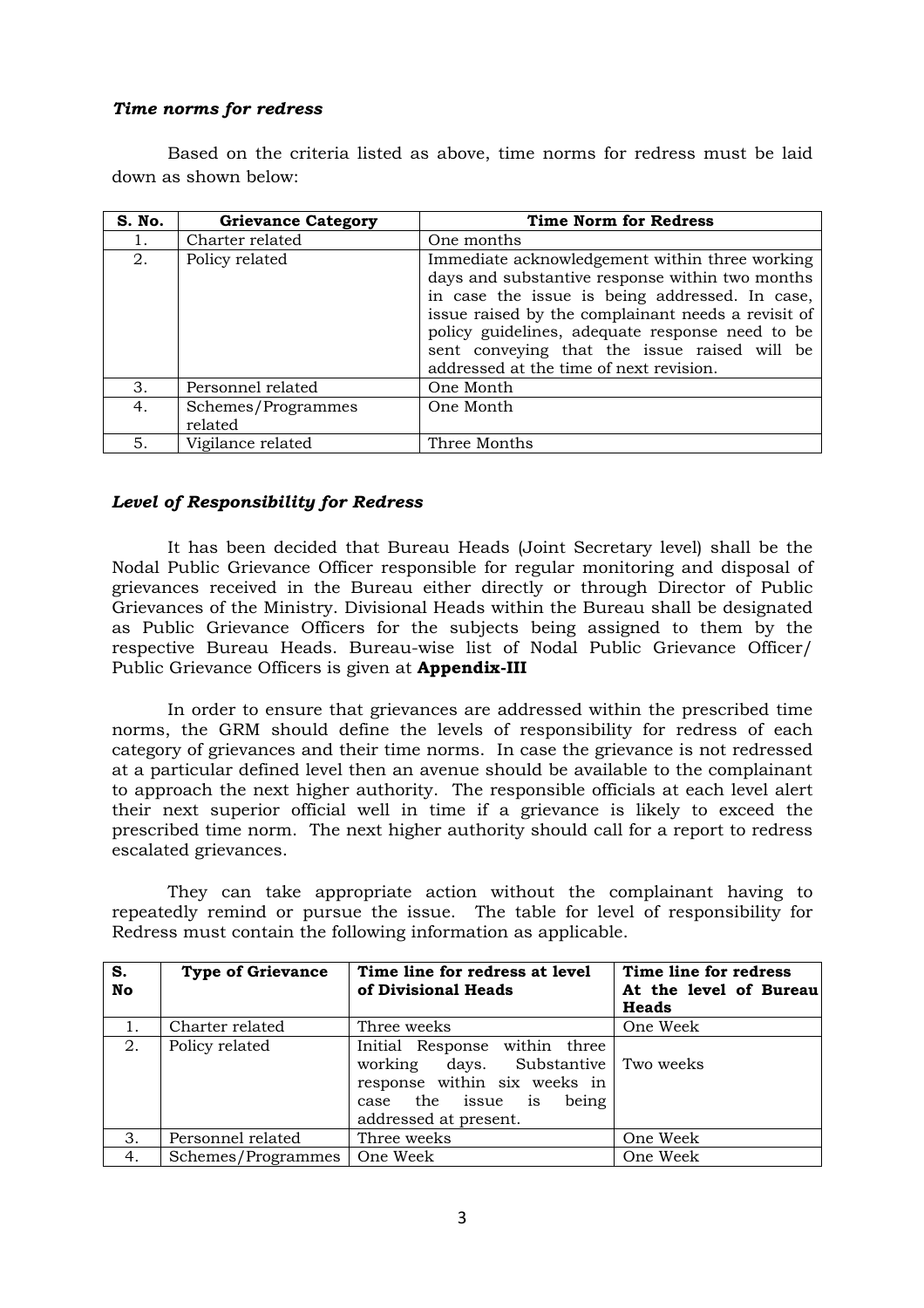| related           |              |                                                        |  |        |  |  |
|-------------------|--------------|--------------------------------------------------------|--|--------|--|--|
| Vigilance related | working days | Initial Response within three Final reply within three |  | months |  |  |

## **Analysis and Prevention**

 Grievances are viewed as free inputs to understand the expectations of service recipients better and initiate systemic reforms to meet those expectations. All Bureaus therefore must analyze why they are receiving particular types of grievances more frequently than others. Such grievance prone areas need to be identified and analyzed for bringing about necessary changes proactively.

A format for root cause analysis of grievance prone areas is as follows:

| S.<br>No. | Date and<br>description<br>of Grievance | Grievance<br>prone areas<br>identified | Root cause<br>Identified | <b>Action</b><br>Required<br>to Improve<br><b>System</b> | <b>Planned date</b><br>and Authority<br>Responsible<br>for<br><b>Taking Action</b> | Action<br><b>Taken date</b> |  |
|-----------|-----------------------------------------|----------------------------------------|--------------------------|----------------------------------------------------------|------------------------------------------------------------------------------------|-----------------------------|--|
|           |                                         |                                        |                          |                                                          |                                                                                    |                             |  |
|           |                                         |                                        |                          |                                                          |                                                                                    |                             |  |
|           |                                         |                                        |                          |                                                          |                                                                                    |                             |  |

 Director of Public Grievances will submit a Quarterly Report in this regard with suggestions for modification in policy initiatives, delivery system, organizational structure etc for the consideration/directions of Secretary and Minister (SJ&E)

## **Periodic Review**

 Director of Public Grievances will put a system in place to call for monthly reports on grievance redress from all the Bureau Heads as well as from other Responsibility centers (Statutory Bodies/Autonomous and Subordinate Organizations). The report should contain information regarding the status of unaddressed/unresolved grievances. The Director of Public Grievances also to review the grievances pending at his own level and with the Responsibility centers periodically.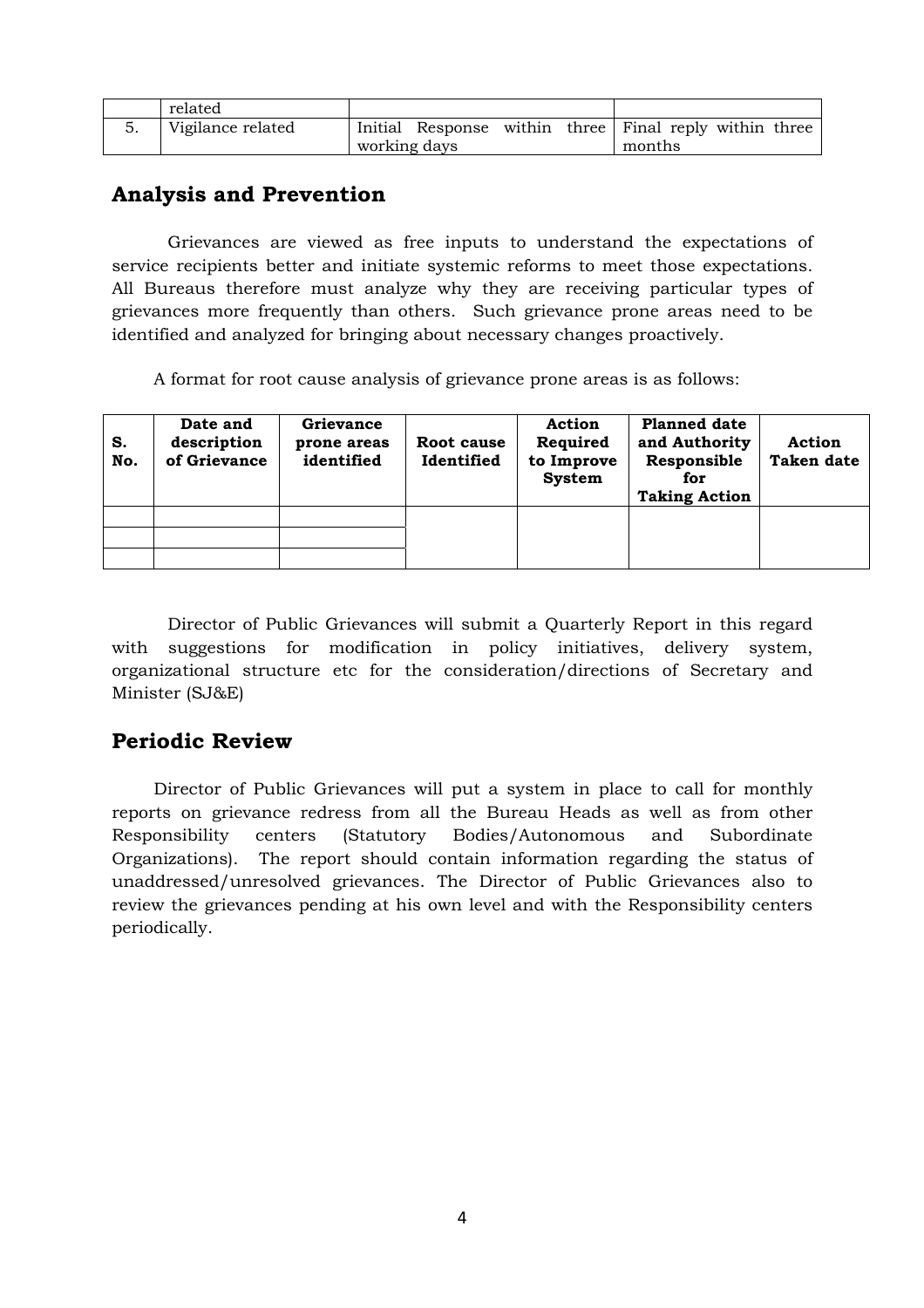

Grievance Redress Flow Chart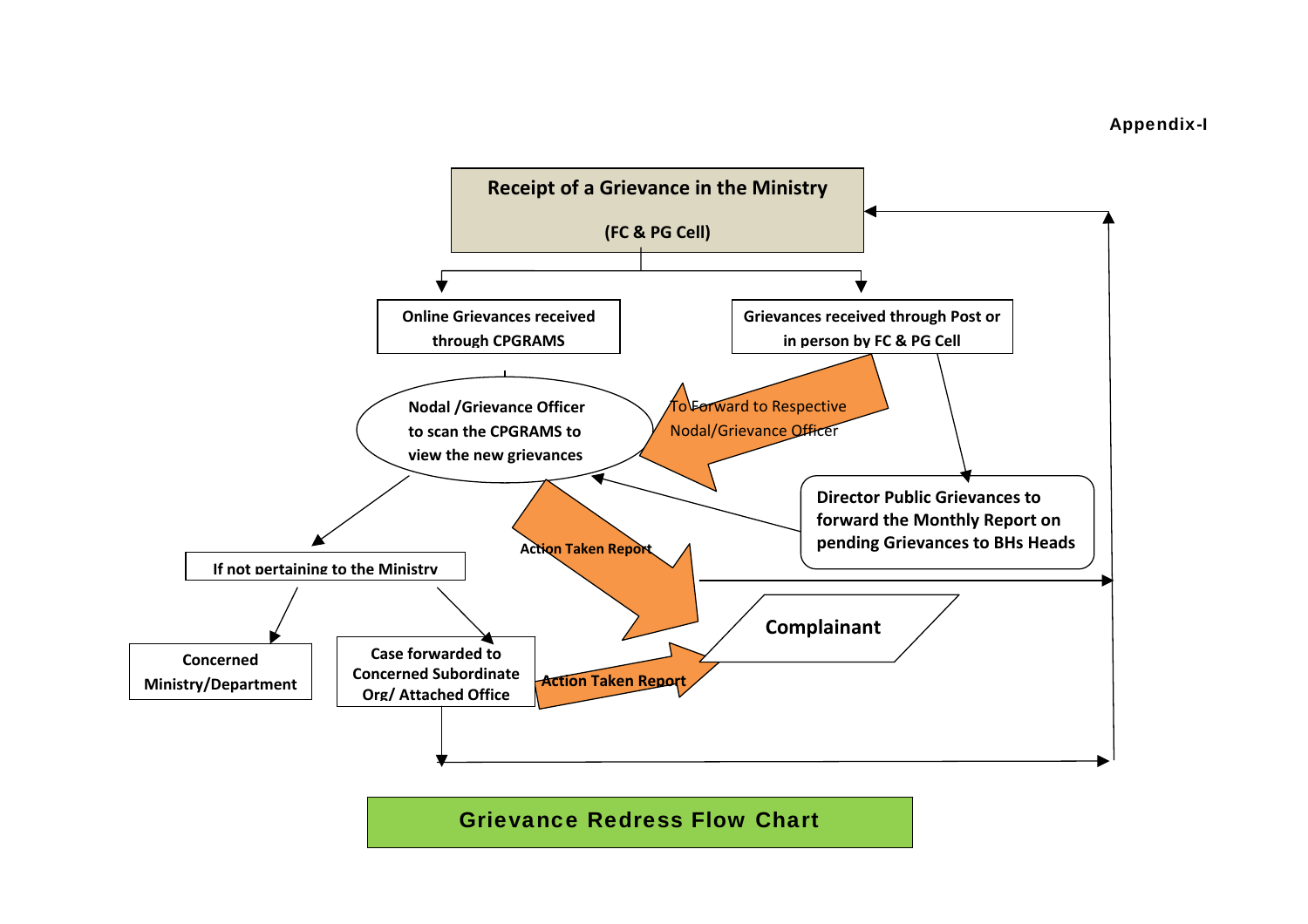# **Appendix-II**

## **Bureau-wise Classification of the Grievances**

| S.<br>No. | Criteria             | SCD Bureau (1) |                           |      | <b>BCD Bureau (2)</b><br>Disability Bureau (3) |      |                  | SD Bureau (4) |                  | <b>PREM &amp; Coordination</b><br>(5) |                  |
|-----------|----------------------|----------------|---------------------------|------|------------------------------------------------|------|------------------|---------------|------------------|---------------------------------------|------------------|
|           |                      | Code           | <b>Grievance Category</b> | Code | <b>Grievance Category</b>                      | Code | Grievance        | Code          | Grievance        | Code                                  | Grievance        |
|           |                      |                |                           |      |                                                |      | Category         |               | Category         |                                       | Category         |
|           | Charter related (01) | 0111           | Non-Compliance<br>0f      | 0121 | Non-Compliance<br>0f                           | 0131 | Non-Compliance   | 0141          | Non-Compliance   | 0151                                  | Non-Compliance   |
|           |                      |                | Service Standards         |      | Service Standards                              |      | Service<br>Οf    |               | Οf<br>Service    |                                       | of Service       |
|           |                      |                |                           |      |                                                |      | <b>Standards</b> |               | <b>Standards</b> |                                       | <b>Standards</b> |
|           |                      |                |                           |      |                                                |      |                  |               |                  |                                       | relating to      |
|           |                      |                |                           |      |                                                |      |                  |               |                  |                                       | redressal of     |
|           |                      |                |                           |      |                                                |      |                  |               |                  |                                       | Public           |
|           |                      |                |                           |      |                                                |      |                  |               |                  |                                       | Grievances       |
|           |                      | 0112           | Non-response<br>from      | 0122 | Non-response<br>from                           | 0132 | Non-response     | 0142          | Non-response     |                                       |                  |
|           |                      |                | Responsibility<br>Centres |      | Responsibility<br><b>Centres</b>               |      | from             |               | from             |                                       |                  |
|           |                      |                | Subordinate<br>and        |      | Subordinate<br>and                             |      | Responsibility   |               | Responsibility   |                                       |                  |
|           |                      |                | Organizations             |      | Organizations                                  |      | Centres<br>and   |               | Centres<br>and   |                                       |                  |
|           |                      |                |                           |      |                                                |      | Subordinate      |               | Subordinate      |                                       |                  |
|           |                      |                |                           |      |                                                |      | Organizations    |               | Organizations    |                                       |                  |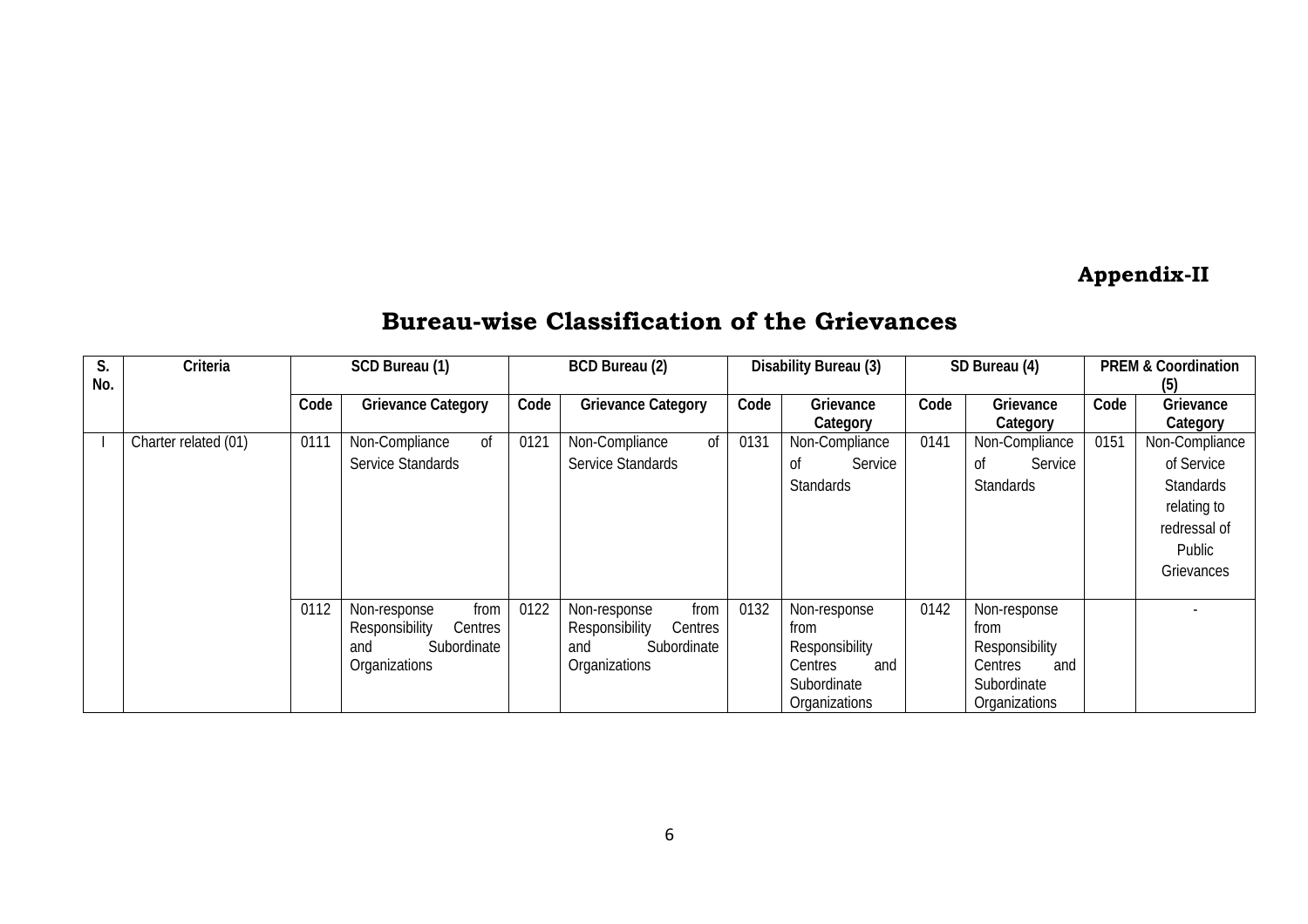| S.<br>No.    | Criteria                           | SCD Bureau (1)<br><b>BCD Bureau (2)</b> |                                                                                                                                                                     |      | Disability Bureau (3)                                                          |      | SD Bureau (4)                                                 |      | <b>PREM &amp; Coordination</b><br>(5)                                                                         |      |                                                                                     |
|--------------|------------------------------------|-----------------------------------------|---------------------------------------------------------------------------------------------------------------------------------------------------------------------|------|--------------------------------------------------------------------------------|------|---------------------------------------------------------------|------|---------------------------------------------------------------------------------------------------------------|------|-------------------------------------------------------------------------------------|
|              |                                    | Code                                    | <b>Grievance Category</b>                                                                                                                                           | Code | <b>Grievance Category</b>                                                      | Code | Grievance<br>Category                                         | Code | Grievance<br>Category                                                                                         | Code | Grievance<br>Category                                                               |
| $\mathbf{I}$ | Policy/Legislation related<br>(02) | 0211                                    | Non-earmarking/<br>spending of sufficient<br>funds under SCSP<br>in<br><b>SC</b><br>proportion<br>to<br>population<br>as<br>per<br>Planning<br>Commission<br>norms. | 0221 | Inclusion/exclusion /<br>amendment in the<br>Central list of OBCs.             | 0231 | Provisions/<br>implementation of<br>the National Trust<br>Act | 0241 | Matters relating<br>National<br>to<br>Policy on Older<br>Persons, 1999.                                       | 0251 | Policy matters<br>relating to<br>releasing grant-<br>in-aid to NGOs                 |
|              |                                    | 0212                                    | Subsidy<br>Inadequate<br>component under SCA to<br><b>SCSP</b>                                                                                                      | 0222 | Creamy layer for OBSs.                                                         | 0232 | Provisions/<br>implementation of<br>the PwD Act               | 0242 | Matters relating<br>Maintenance<br>to<br>and Welfare of<br>Parents<br>and<br>Senior Citizens<br>Act, 2007.    | 0252 | Identification of<br>priority Areas for<br>Evaluation<br><b>Studies</b>             |
|              |                                    | 0213                                    | Revision of Scholarship<br>Schemes.                                                                                                                                 | 0223 | Central issues related to<br>de-notified, nomadic and<br>semi-nomadic tribes.  | 0233 | Provisions/<br>implementation of<br>the RCI Act               | 0243 | Matters relating<br>Policy<br>to<br>on<br>Prevention<br>0f<br>Alcoholism<br>and<br>Substance<br>(Drugs) Abuse |      | Issues relating to<br>the Norms for<br>conducting the<br>Research<br><b>Studies</b> |
|              |                                    | 0214                                    | Revision of<br>Rates of<br>honorarium/<br>etc under<br>the "Scheme of GIA to<br>Voluntary Organizations<br>working for SCs".                                        | 0224 | Social disadvantage of<br>OBC people.                                          | 0234 | National policy for<br>Persons with<br>Disabilities, 2006     | 0244 | Issues relating to<br>Beggary                                                                                 |      | Allocation of<br>funds to the<br>Ministry                                           |
|              |                                    | 0215                                    | Amendments to the PCR<br>Act, 1955                                                                                                                                  | 0225 | Non receipt of admissible<br>benefits for OBC.                                 | 0235 | Issues relating to<br><b>UNCRPD</b>                           | 0245 | Policy Issues<br>relating to<br>Vayoshrestha<br>Samman                                                        |      | System for<br>Monitoring the<br><b>Schemes</b>                                      |
|              |                                    | 0216                                    | Amendments to the PoA<br>1989/PoA<br>Rules<br>Act,<br>1995.                                                                                                         | 0226 | Non-receipt or denial of<br>admissible benefits to<br>persons belonging to de- | 0236 | Issue of Disability<br>Certificates                           | 0246 | Trends and<br>Pattern of Drug<br>Abuse                                                                        |      | Issues relating to<br>Gender<br><b>Budgeting</b>                                    |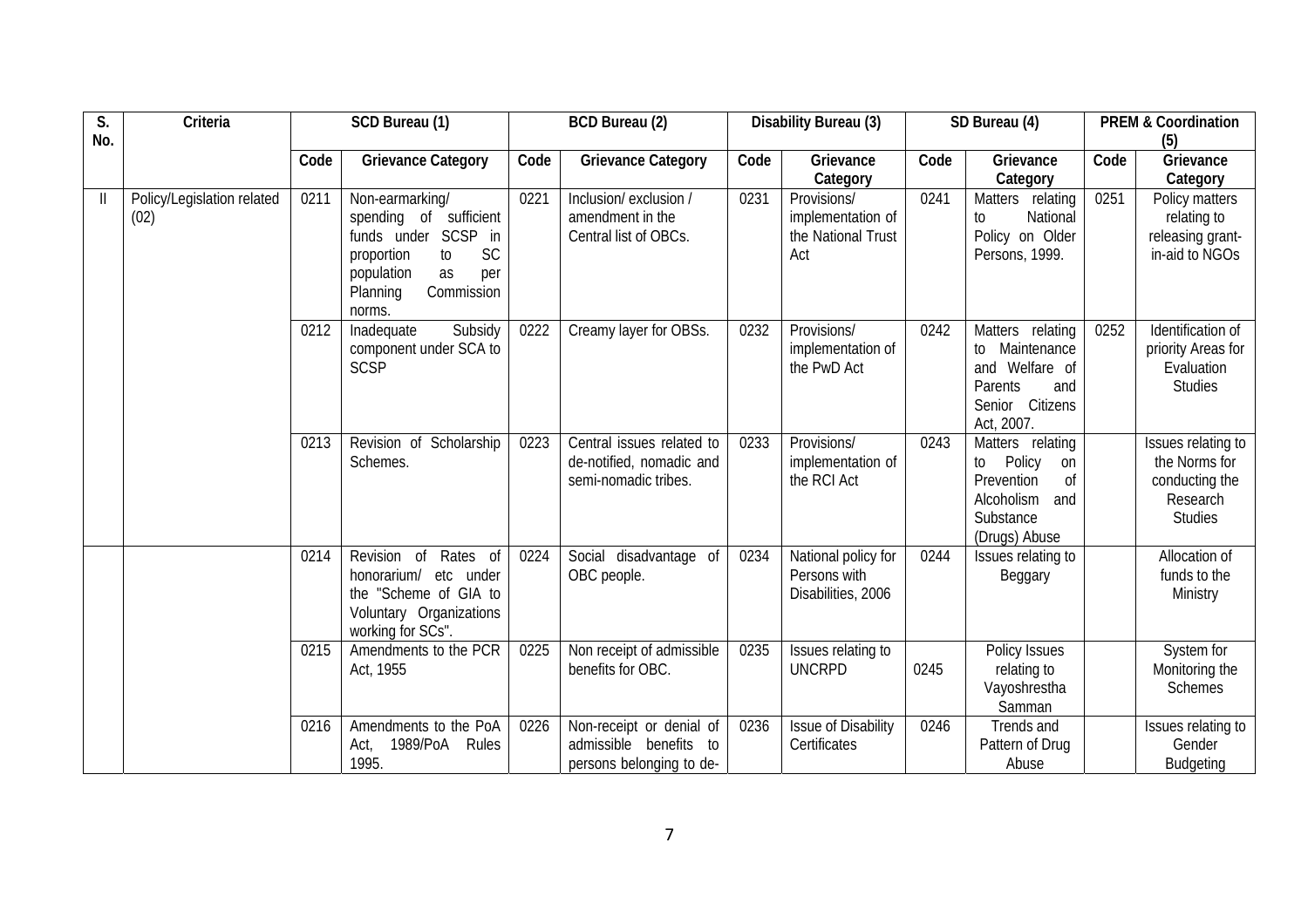| S.<br>No.     | Criteria               | SCD Bureau (1) |                                                                                                                                                                                                    |      | <b>BCD Bureau (2)</b>                                                                                                |       | Disability Bureau (3)                                                             | SD Bureau (4) |                                                                                       | <b>PREM &amp; Coordination</b><br>(5) |                                                                        |
|---------------|------------------------|----------------|----------------------------------------------------------------------------------------------------------------------------------------------------------------------------------------------------|------|----------------------------------------------------------------------------------------------------------------------|-------|-----------------------------------------------------------------------------------|---------------|---------------------------------------------------------------------------------------|---------------------------------------|------------------------------------------------------------------------|
|               |                        | Code           | <b>Grievance Category</b>                                                                                                                                                                          | Code | <b>Grievance Category</b>                                                                                            | Code  | Grievance<br>Category                                                             | Code          | Grievance<br>Category                                                                 | Code                                  | Grievance<br>Category                                                  |
|               |                        | 0217           | Modification in the list of<br>SCs<br>$\&$<br>Presidential<br>orders.                                                                                                                              |      | notified, nomadic and<br>semi-nomadic tribes                                                                         | 0237  | Revision of<br>Schemes of<br><b>Disability Sector</b>                             | 0247          | Issues relating to<br>Drug Abuse<br>Monitoring<br>System                              |                                       | Formulation of<br>Annual Plan and<br>Five Year Plan of<br>the Ministry |
|               |                        | 0218           | Sub-Categorization<br>0f<br>SCs.                                                                                                                                                                   |      |                                                                                                                      | 0238  | Issues relating to<br>accessibility for<br>PwDs to<br>Buildings,<br>websites etc. |               |                                                                                       |                                       |                                                                        |
|               |                        | 0219           | Pvt.<br>Reservation<br>in<br>Sector for SCs.                                                                                                                                                       |      |                                                                                                                      | 0239  | <b>Policy Issues</b><br>relating to<br><b>National Institutes</b>                 |               |                                                                                       |                                       |                                                                        |
|               |                        | 0220           | Preferential policies for<br>SCs in Govt. purchases.                                                                                                                                               |      |                                                                                                                      | 02310 | Policy Issues<br>relating to setting<br>up of new<br><b>CRCs/DDRCs</b>            |               |                                                                                       |                                       |                                                                        |
|               |                        |                |                                                                                                                                                                                                    |      |                                                                                                                      | 02311 | Policy Issues<br>relating to<br><b>Disability Awards</b>                          |               |                                                                                       |                                       |                                                                        |
| $\mathbf{  }$ | Personnel related (03) | 0311           | Amendments of RRs/Pay<br>Scales of the personnel<br>of Joint Cadre.                                                                                                                                | 0321 | Matters relating to<br>personnel of National<br>Commission of<br><b>Backward Classes</b>                             | 0331  | Matters relating<br>to personnel of<br><b>National Institutes</b>                 | 0341          | <b>Matters</b><br>relating to<br>Administrative<br>issues of NISD<br>officials/ staff | 0351                                  |                                                                        |
|               |                        | 0312           | relating<br><b>Matters</b><br>$\mathfrak{g}_{0}$<br>Administrative issues of<br><sub>of</sub><br>personnel<br>Commissions<br>and<br>Corporations working for<br>SCs<br>and<br>Safai<br>Karamcharis | 0322 | Matters relating to<br>personnel of National<br><b>Backward Classes</b><br>Finance and<br>Development<br>Corporation | 0332  | <b>Matters relating</b><br>to personnel of<br>NHFDC and<br><b>ALIMCO</b>          | 0342          |                                                                                       | 0352                                  |                                                                        |
| Ш             | Schemes/Programmes     | 0411           | Issues relating to                                                                                                                                                                                 | 0421 | Issues relating to                                                                                                   | 0431  | Issues relating to                                                                | 0441          | Issues relating to                                                                    | 0451                                  |                                                                        |